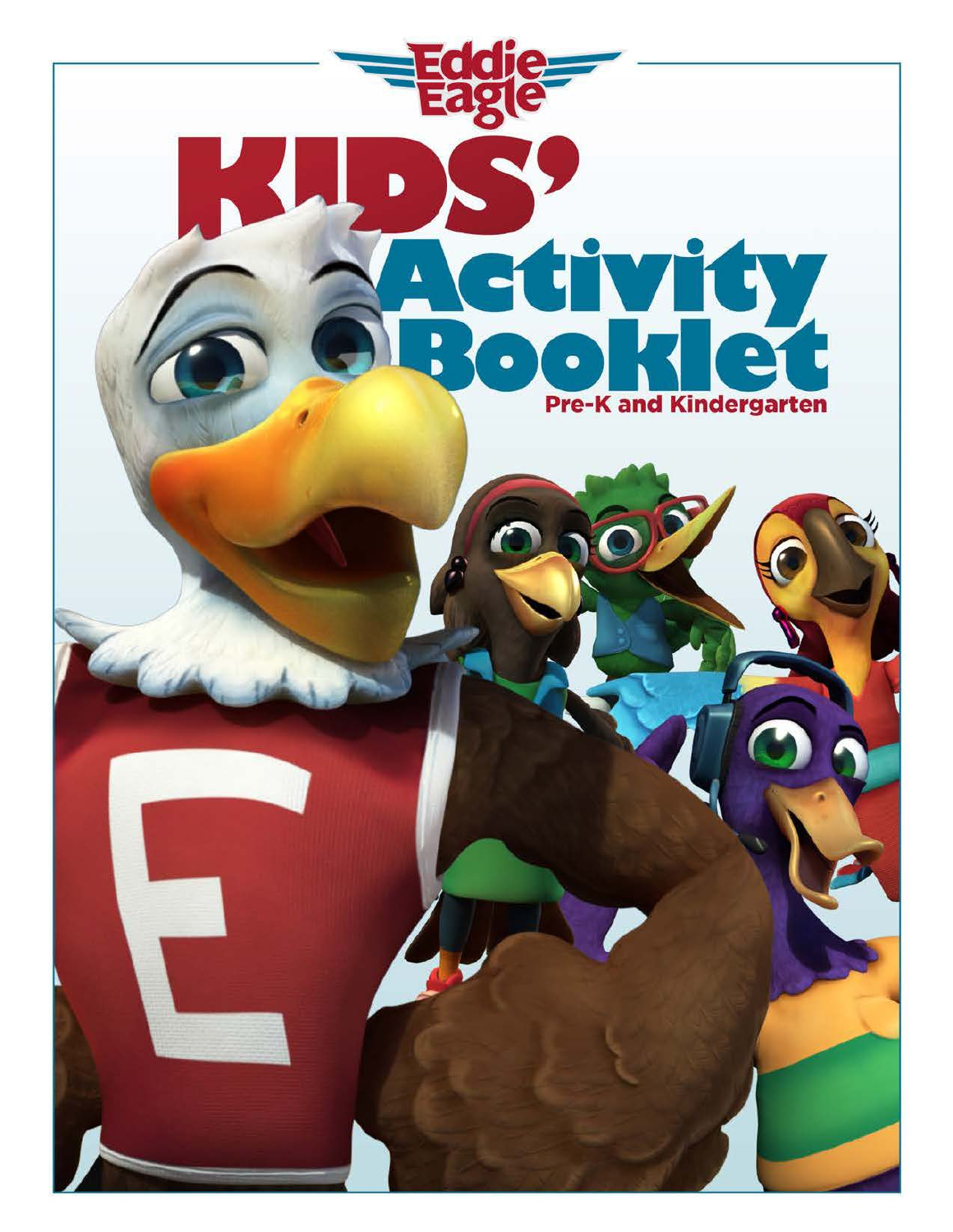

## **KIDS, DO YOU KNOW WHAT TO DO IF YOU EYER COME ACROSS A GUN?**



Hi! I'm Eddie Eagle, and this is the Wing Team! We're here to teach you an important lesson about gun safety. If you haven't watched our special video yet, be sure to visit the Eddie Eagle Tree House to check it out! The Tree House also has more fun activities like sing-alongs, coloring pages and my favorite-the Wing Team Challenge!

Visit **www.eddieeagle.com** to get started.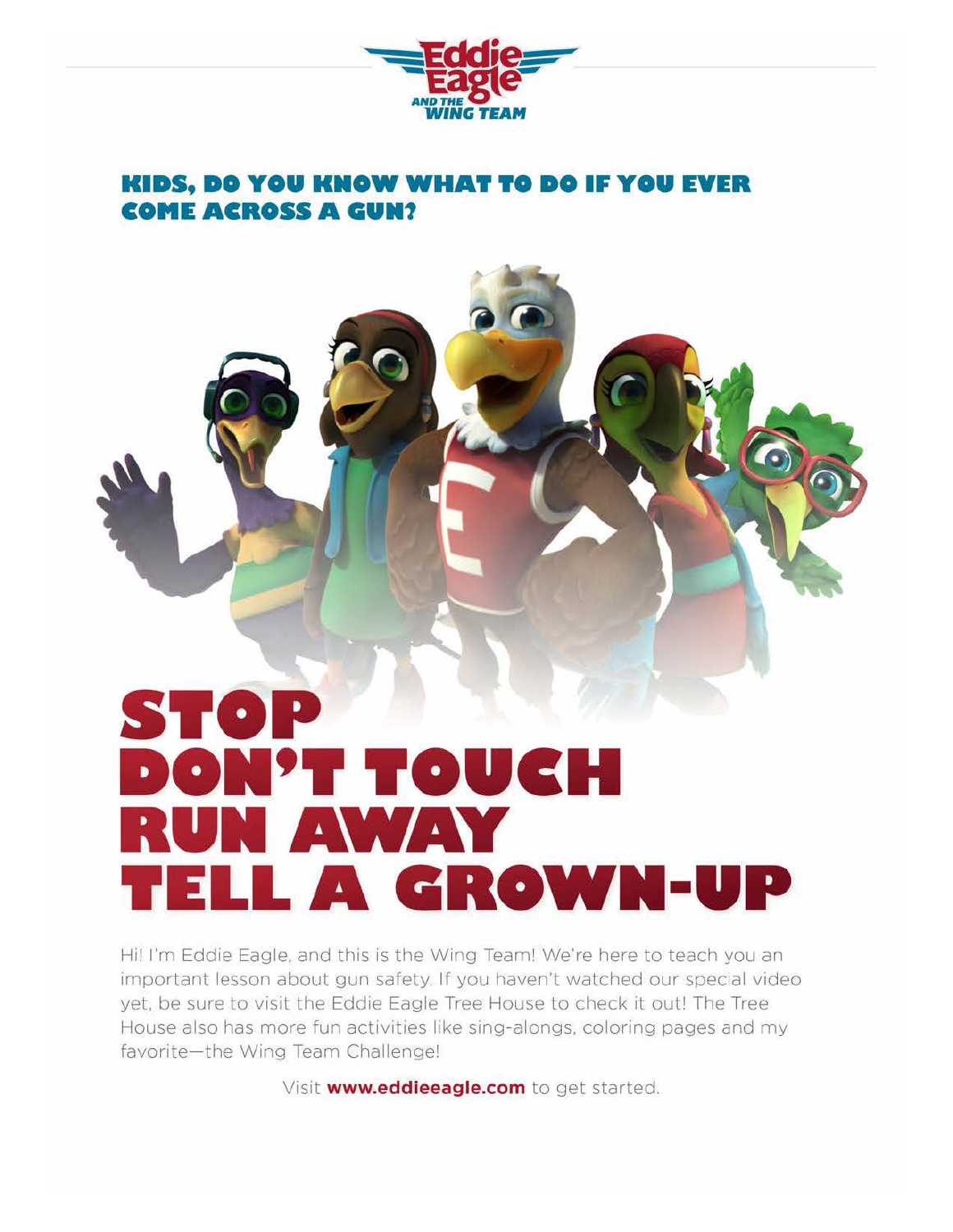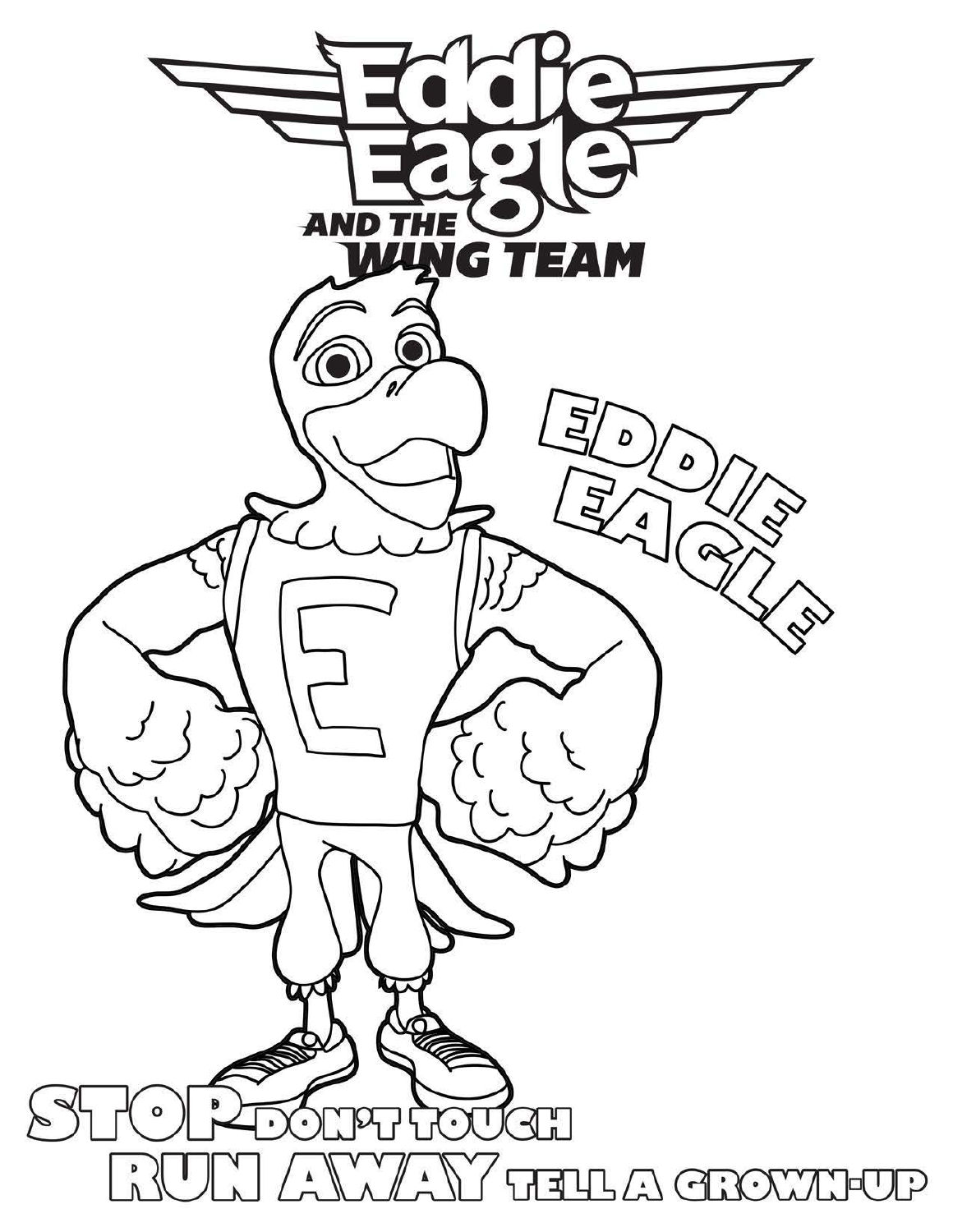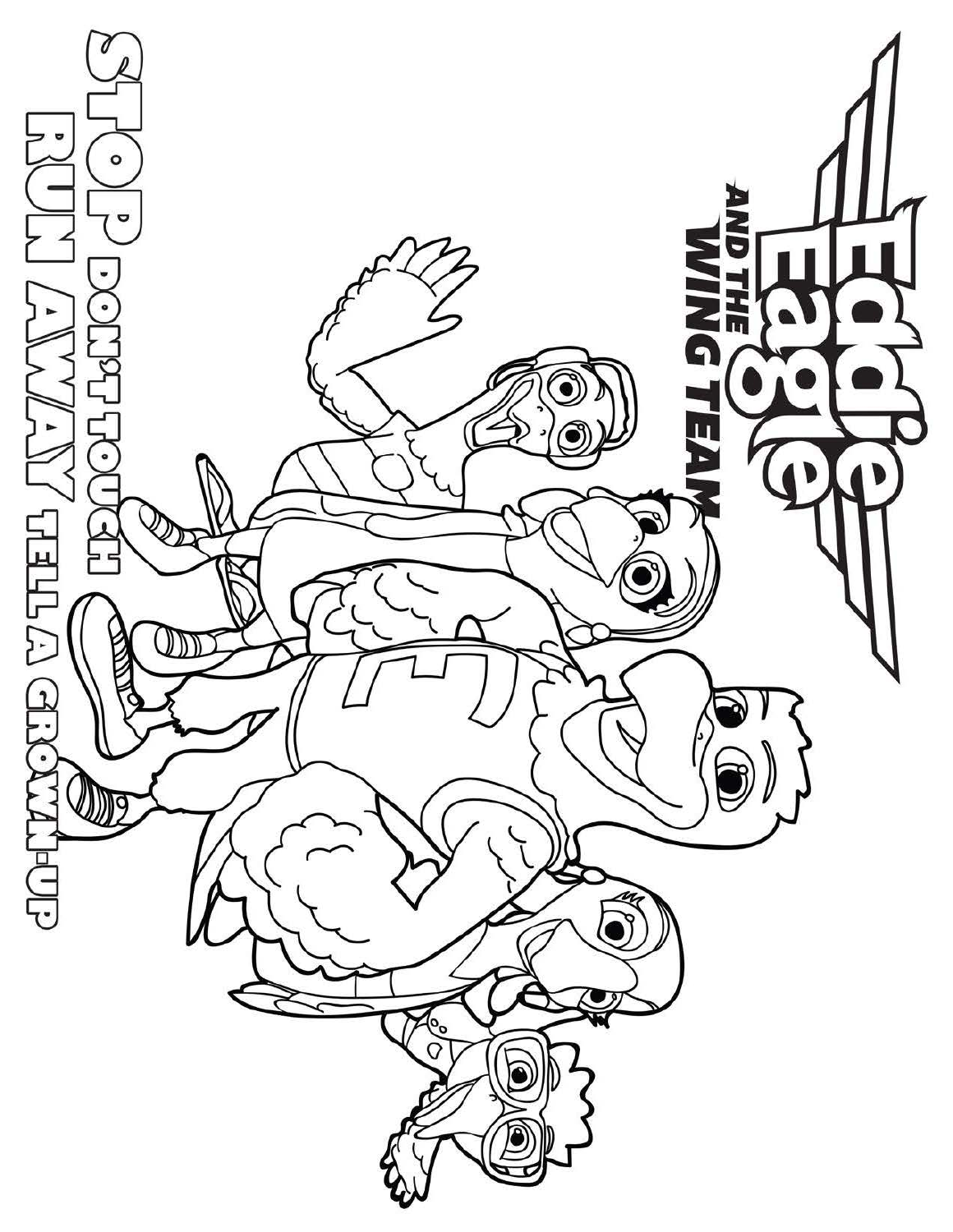

Instructions: E is for Eddie Eagle! Find and circle every "E" in the words below using your favorite color crayon. S is for Safety! Now circle every "S" with a different color crayon.

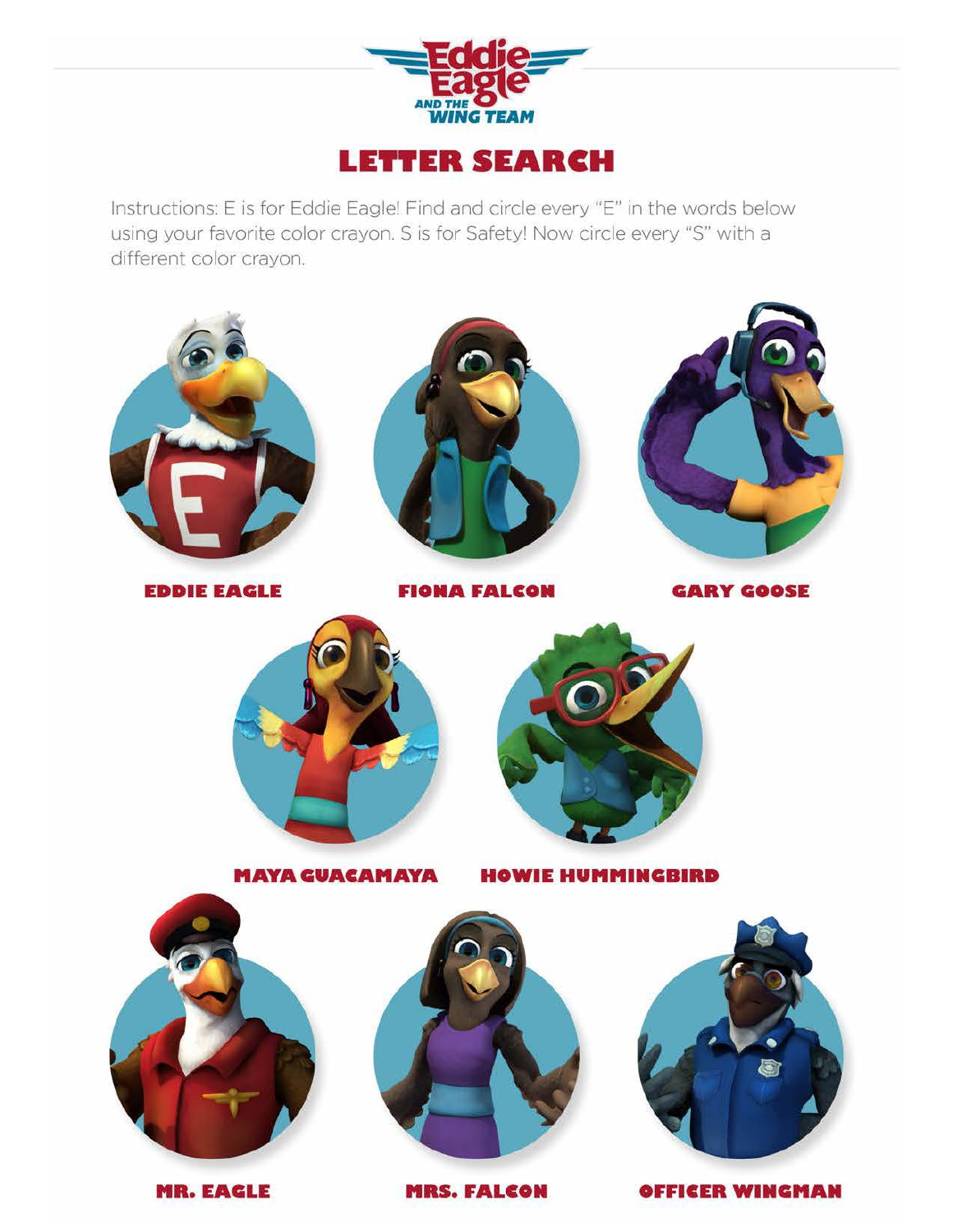

Instructions: Draw a picture of your favorite character from the Eddie Eagle video. Under your drawing, write a sentence describing the character or what the character did in the video.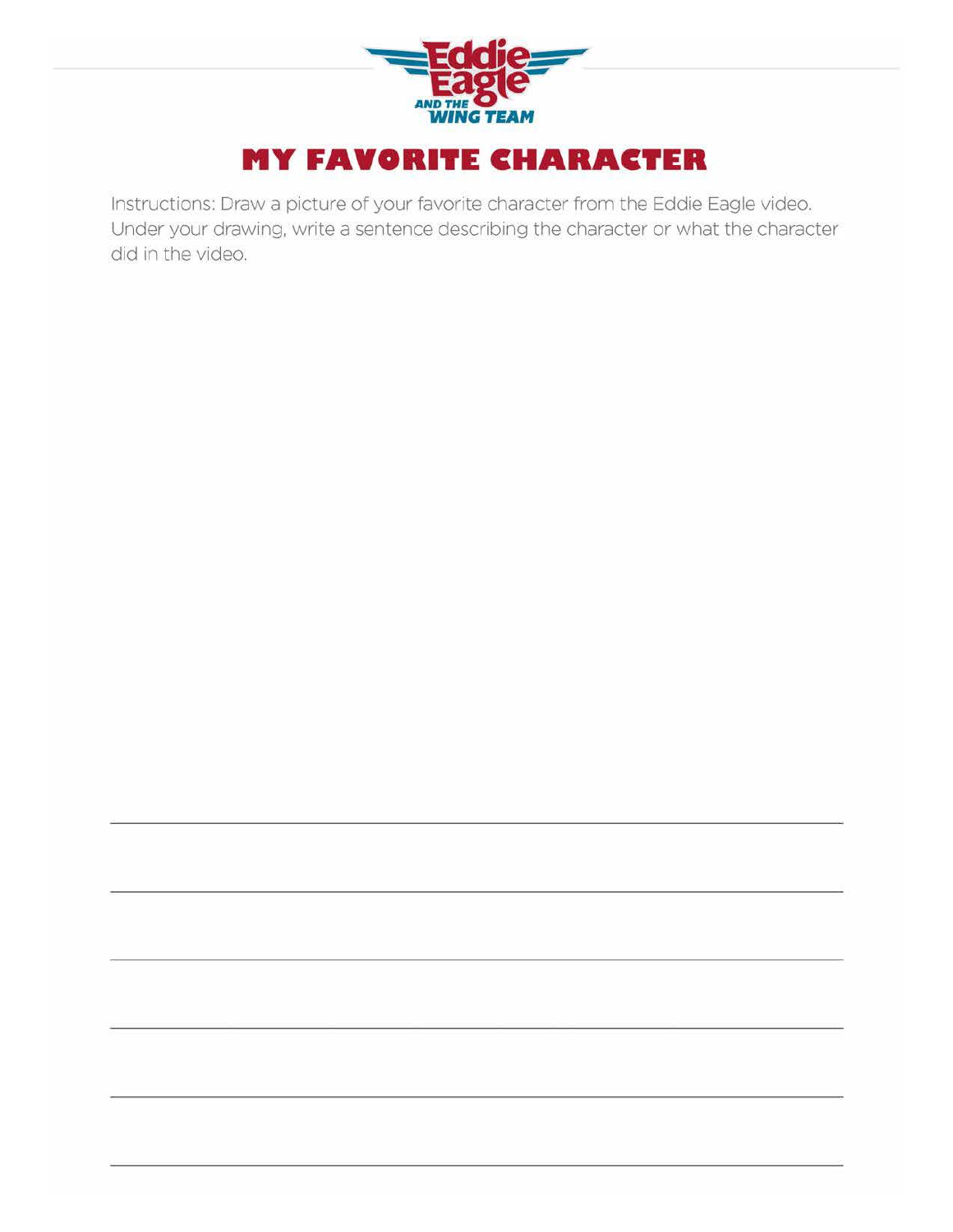Instructions: Decorate this poster and hang it up in your classroom or home.

## **IF YOU SEE A GUN ... STOP** DON'T TOUCH **RUN AWAY TELL A GROWN-UP**